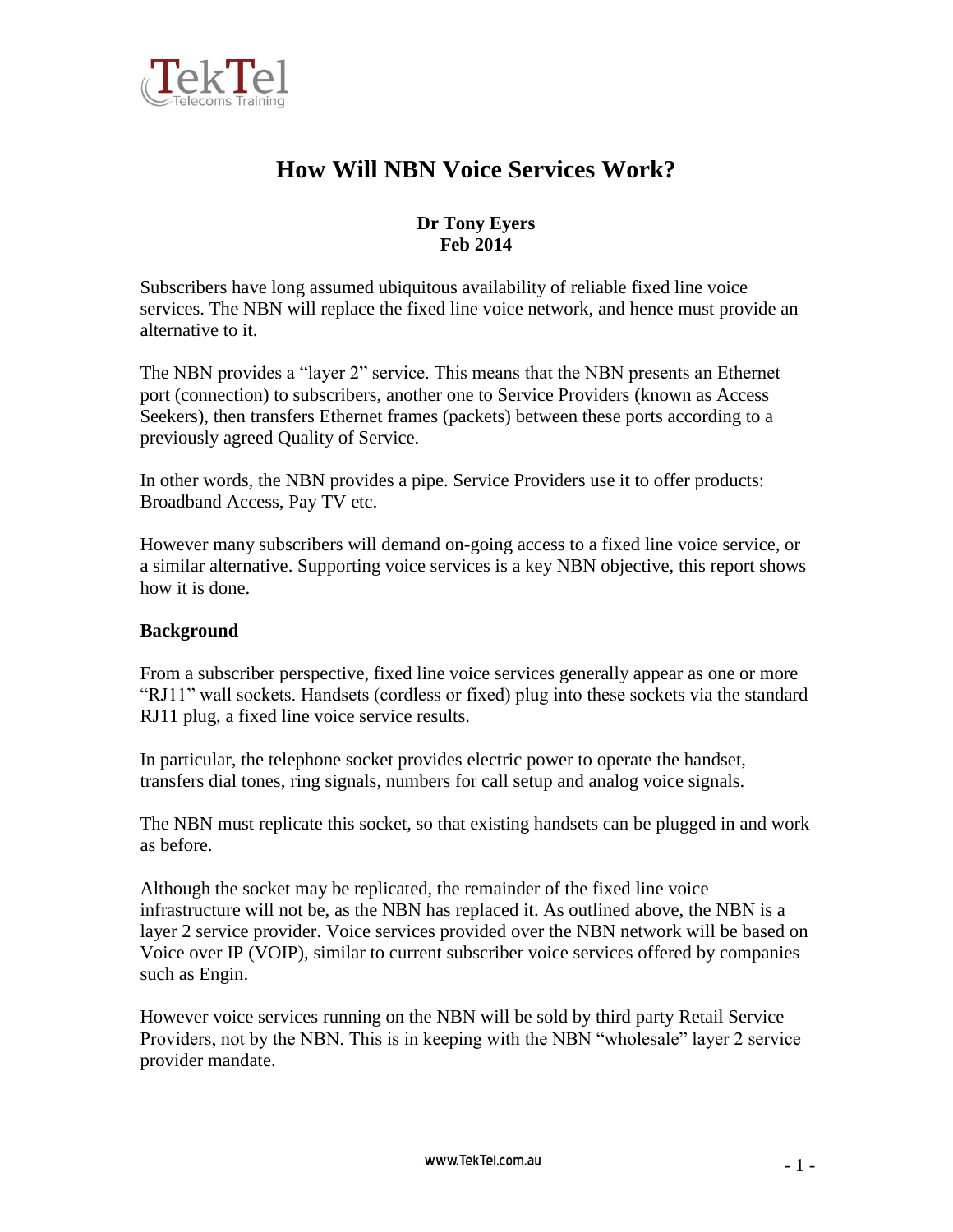

Nonetheless the NBN must provide as standard the infrastructure needed to support VOIP services, as well as voice call data capacity.

This works as follows.

### **NBNCo Voice Call Infrastructure**

The standard NBNCo customer device, known as a residential Network Terminal Unit (NTU-R) has 4 Ethernet data ports and two analog voice ports. The NTU replaces the existing broadband gateway. The two voice ports replace the previous twisted pair voice service connection, and are called Analog Telephony Adaptors (ATAs).

Subscribers connect their fixed line phone to one of the analog voice ports. If they have purchased a voice service from a Retail Service Provider, then the fixed line telephones will (appear) to work as before.

Each Analog Telephony Adaptor port provides the following:

- electric power for handsets, conversion of analog voice signals to digital (and vice versa), DTMF tone conversion, dial tone, ring/busy signal, calling number display
- a Session Initiation Protocol (SIP) Profile implementation. SIP is the standard signalling protocol for VOIP services.

In addition to the analog voice ports, the subscriber NTU also has 4 data ports, similar to current broadband gateways. A voice service can also operate through a data port, using similar VOIP mechanisms to the ones on the analog voice ports. However, in this case the Analog Telephony Adaptor is a separate piece of equipment, which connects to the NTU data port. Engin currently offer VOIP services in a similar way, with an external "voicebox" connecting to a data port on the subscriber broadband gateway.

#### **Reserving Voice Call Capacity within the NBN**

The two voice ports on the subscriber NTU allow the connection of fixed line phones, and the SIP Profile needed to setup and receive calls. For these calls to work, sufficient NBN data capacity must be reserved for them.

Subscribers access the NBN via an "Access Virtual Circuit" or AVC (see http://tektel.com.au/how-fast-is-the-NBN/ for more detail on NBN AVCs). The default NBN subscriber interface comprises two Access VCs, one for data, one for voice services. The voice AVC has a bi-directional 150 kbps reserved to support voice calls.

#### **Additional Requirements for Voice Service Support**

The NBN provides voice ports and capacity for voice traffic. The Retail Voice Service Provider (or Access Seeker) is responsible for the remaining voice service components. These include: